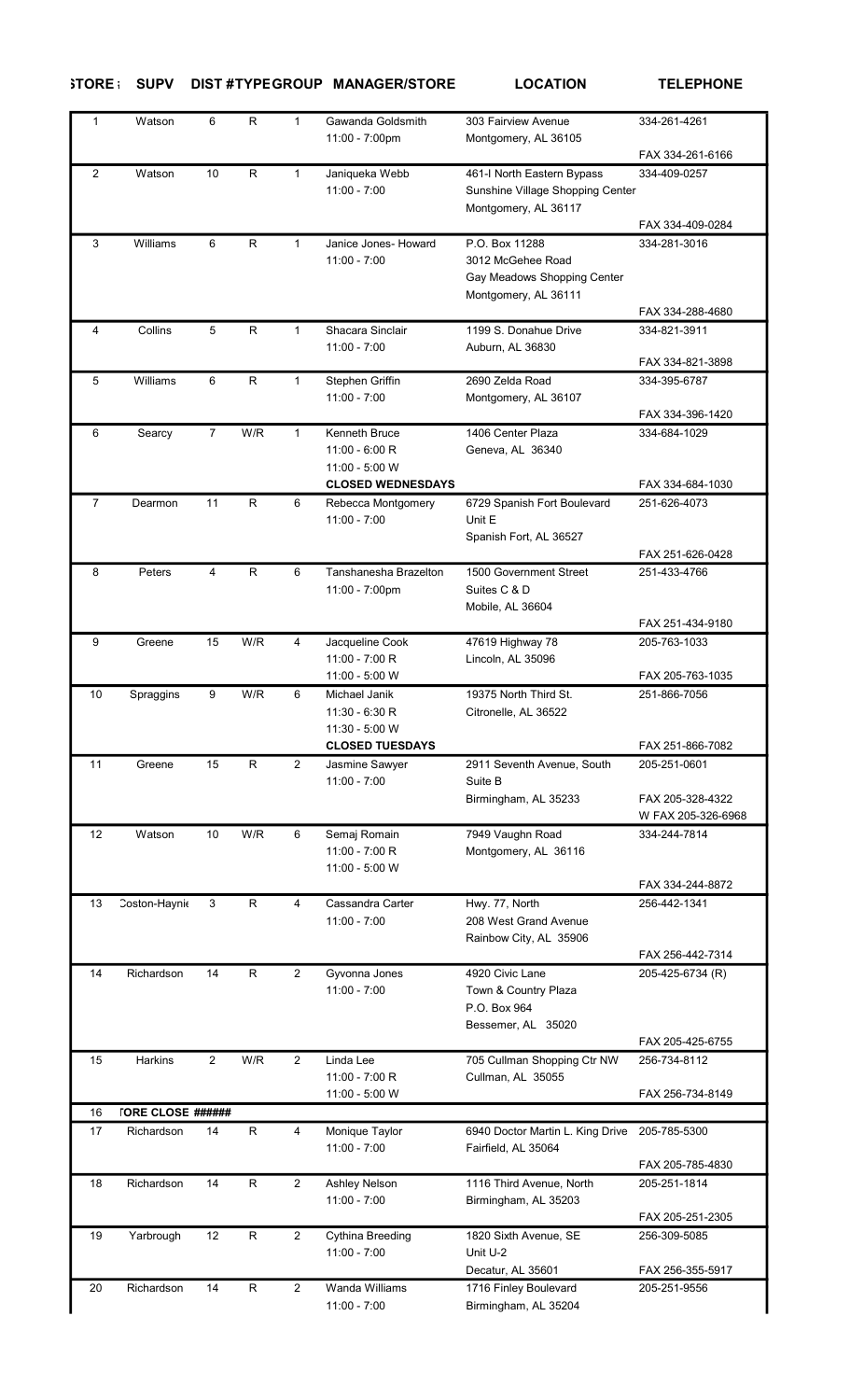|    |                          |                |              |                |                             |                                               | FAX 205-252-6805 |
|----|--------------------------|----------------|--------------|----------------|-----------------------------|-----------------------------------------------|------------------|
| 21 | Dearmon                  | 11             | R            | 6              | <b>Christopher Hastings</b> | 2200 U.S. Hwy. 98, Suites 6 & 7               | 251-626-8470     |
|    |                          |                |              |                | $11:00 - 7:00$              | Daphne, AL 36526                              |                  |
|    |                          |                |              |                |                             |                                               | FAX 251-626-8479 |
| 22 | Coston-Haynie            | 3              | R            | 4              | Dale Biddle                 | 1658 Pelham Road, S.                          | 256-782-1272     |
|    |                          |                |              |                | $11:00 - 7:00$              | Jacksonville, AL 36265                        |                  |
|    |                          |                |              |                |                             |                                               | FAX 256-782-1276 |
| 23 | Callaham                 | 13             | $\mathsf{R}$ | $\overline{2}$ | Wilhemenia Cosby            | 4320 University Dr., NW Suite A               | 256-837-0744     |
|    |                          |                |              |                | $11:00 - 7:00$              | Huntsville, AL 35816                          |                  |
|    |                          |                |              |                |                             |                                               | FAX 256-721-9538 |
| 24 | Callaham                 | 13             | R            | $\overline{2}$ | <b>Nicole Grimes</b>        | 2250 Sparkman Dr., Suite 100                  | 256-859-5779     |
|    |                          |                |              |                | $11:00 - 7:00$              | Huntsville, AL 35801                          |                  |
|    |                          |                |              |                |                             |                                               | FAX 256-859-5915 |
| 25 | Williams                 | 6              | W/R          | $\mathbf{1}$   | Vanessa Ellis               | 634 S. Decatur Street                         | 334-834-6946 (R) |
|    |                          |                |              |                | 11:00 - 7:00 R              | Montgomery, AL 36104                          | 334-263-5665 (W) |
|    |                          |                |              |                | 11:00 - 5:00 W              |                                               | 334-263-5635 (W) |
|    |                          |                |              |                |                             |                                               | FAX 334-263-7088 |
| 26 | Richardson               | 14             | $\mathsf{R}$ | $\overline{2}$ | Vonsiliviaer Jackson        | 2910 Morgan Road                              | 205-428-5885     |
|    |                          |                |              |                | $11:00 - 7:00$              | Suite 138                                     |                  |
|    |                          |                |              |                |                             | Bessemer, AL 35022                            |                  |
|    | Greene                   |                | W/R          |                | Dana Green                  |                                               | FAX 205-428-5794 |
| 27 |                          | 15             |              | 6              | $11:00 - 7:00$              | 32441 U.S. Hwy 280<br>Childersburg, AL 35044  | 256-378-0493     |
|    |                          |                |              |                |                             |                                               |                  |
|    |                          |                |              |                |                             |                                               | FAX 256-378-5871 |
|    |                          |                |              |                |                             |                                               |                  |
|    |                          |                |              |                |                             |                                               |                  |
| 28 | Greene                   | 15             | W/R          | 6              | S. Jeanine Butts            | 301 North Main Avenue                         | 256-249-9560     |
|    |                          |                |              |                | $11:00 - 7:00$              | Sylacauga, AL 35150                           |                  |
|    |                          |                |              |                |                             |                                               | FAX 256-245-8449 |
| 29 | Jones                    | $\mathbf{1}$   | $\mathsf R$  | 6              | <b>Frederick McMaster</b>   | 405 Helena Marketplace                        | 205-620-2485     |
|    |                          |                |              |                | $11:00 - 7:00$              | Helena, AL 35080                              |                  |
|    |                          |                |              |                |                             |                                               | FAX 205-620-2548 |
| 30 | Harkins                  | 2              | $\mathsf R$  | $\overline{2}$ | LaTisha Foster              | 2074 Springdale Lane                          | 205-808-9848     |
|    |                          |                |              |                | $11:00 - 7:00$              | Tarrant City, AL 35217                        |                  |
|    |                          |                |              |                |                             |                                               | FAX 205-808-9867 |
|    |                          |                |              |                |                             |                                               |                  |
| 31 | Collins                  | 5              | R.           | $\mathbf{1}$   |                             | 1945 Opelika Road                             | 334-887-6288 (R) |
|    |                          |                |              |                | $11:00 - 7:00$              | Auburn, AL 36830                              |                  |
|    |                          |                |              |                |                             |                                               | FAX 334-887-0961 |
| 32 | Williams                 | 6              | W/R          | $\mathbf 1$    | Veronica Willis             | 2300 Marie Foster Street                      | 334-872-4523 (R) |
|    |                          |                |              |                | $11:00 - 7:00$              | Selma, AL 36701                               |                  |
|    |                          |                |              |                |                             |                                               | FAX 334-875-4703 |
| 33 | Collins                  | 5              | R            | 1              | Tamkia Royster              | 1051 S. Fox Run Suite 101                     | 334-749-7219     |
|    |                          |                |              |                | $11:00 - 7:00$              | Opelika, AL 36801                             |                  |
|    |                          |                |              |                |                             |                                               | FAX 334-749-7976 |
| 34 | Searcy                   | $\overline{7}$ | W            | $\mathbf{1}$   | Brenda Dasilva              | 655 North Oates Street                        | 334-792-2051     |
|    |                          |                |              |                | $9:00 - 5:00$               | Dothan, AL 36303-4524                         |                  |
|    |                          |                |              |                | <b>CLOSED SATURDAYS</b>     |                                               | FAX 334-793-6605 |
| 35 | Spraggins                | 9              | W/R          | $\mathbf{1}$   | Hope Craig                  | 309 South Hamburg Street                      | 205-459-2207     |
|    |                          |                |              |                | $11:00 - 6:00 R$            | Butler, AL 36904                              |                  |
|    |                          |                |              |                | 11:00 - 5:00 W              |                                               | FAX 205-459-2202 |
| 36 | Searcy                   | $\overline{7}$ | W/R          | $\mathbf{1}$   | Tom Floyd                   | 17994 U.S. Hwy 431                            | 334-693-2810     |
|    |                          |                |              |                | $11:00 - 6:00 R$            | Headland, AL 36345                            |                  |
|    |                          |                |              |                | 11:00 - 5:00 W              |                                               |                  |
|    |                          |                |              |                | <b>CLOSED WEDNESDAYS</b>    |                                               | FAX 334-693-3864 |
| 37 | <b>TORE CLOSE ######</b> |                |              |                |                             |                                               |                  |
| 38 | <b>TORE CLOSE ######</b> |                |              |                |                             |                                               |                  |
| 39 | <b>Harkins</b>           | $\overline{2}$ | R            | 2              | <b>Barry Bevis</b>          | 1873-C Gadsden Hwy. (Trussville) 205-661-3595 |                  |
|    |                          |                |              |                | $11:00 - 7:00$              | Birmingham, AL 35235                          |                  |
|    |                          |                |              |                |                             |                                               | FAX 205-661-3597 |
| 40 | Searcy                   | $\overline{7}$ | W/R          | $\mathbf{1}$   | Kevin Dean                  | P. O. Box 295                                 | 334-222-4715     |
|    |                          |                |              |                | 11:00 - 7:00 R              | 1915 East Three Notch Street                  |                  |
|    |                          |                |              |                | 11:00 - 5:00 W              | Andalusia, AL 36420                           |                  |
|    |                          |                |              |                |                             |                                               | FAX 334-222-5023 |
| 41 | Dearmon                  | 11             | W/R          | 6              | Michele Brown               | 808 N. Main Street                            | 251-368-1952     |
|    |                          |                |              |                | 11:00 - 7:00 R              | Atmore, AL 36502                              |                  |
|    |                          |                |              |                | 11:00 - 5:00 W              |                                               | FAX 251-368-1962 |
| 42 | Dearmon                  | 11             | W/R          | $\mathbf{1}$   | Amy Walton                  | 2646 Douglas Avenue                           | 251-809-1280     |
|    |                          |                |              |                | $11:00 - 7:00$              | Brewton, AL 36426                             |                  |
|    |                          |                |              |                | 11:00 - 5:00 W              |                                               | FAX 251-867-1901 |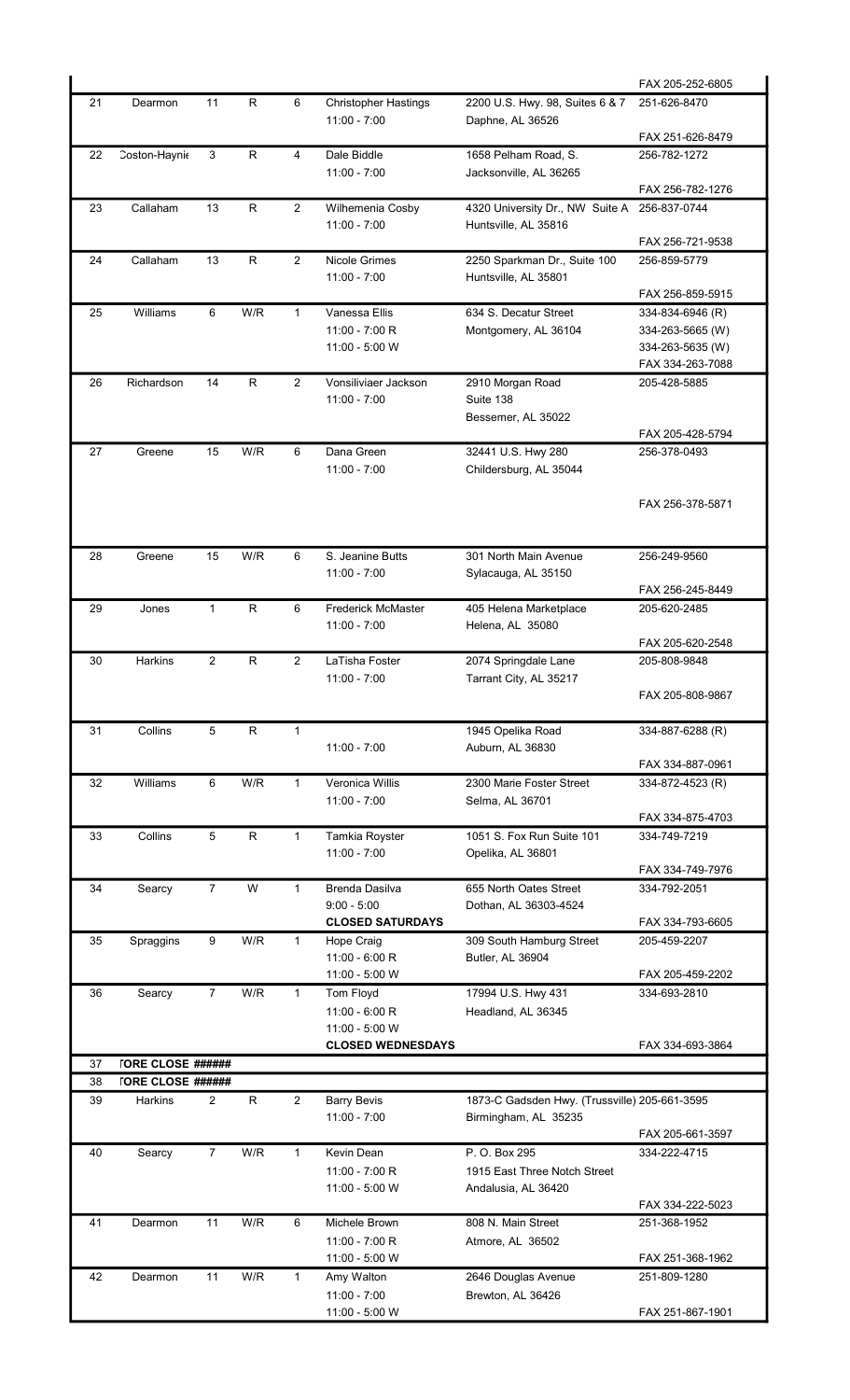| 43 | Dearmon                  | 11             | W/R          | 6              | Sharon Hays                                | 221 North McKenzie Street                           | 251-943-7611                         |
|----|--------------------------|----------------|--------------|----------------|--------------------------------------------|-----------------------------------------------------|--------------------------------------|
|    |                          |                |              |                | 11:00 - 7:00 R<br>11:00 - 5:00 W           | Foley, AL 36535                                     | FAX 251-943-3824                     |
| 44 | Richardson               | 14             | W/R          | $\overline{2}$ | Anthony Ilarraza                           | 4330 Highway 78 East                                | 205-221-7180                         |
|    |                          |                |              |                | $11:00 - 7:00$                             | Suite 100                                           |                                      |
|    |                          |                |              |                | 11:00 - 5:00 W                             | Jasper, AL 35501                                    |                                      |
| 45 | Callaham                 | 13             | $\mathsf R$  | 2              |                                            | 11700 S. Memorial Pkwy. SW                          | FAX 205-221-3718<br>256-883-0722     |
|    |                          |                |              |                | $11:00 - 7:00$                             | Suite E                                             |                                      |
|    |                          |                |              |                |                                            | Huntsville, AL 35803                                | FAX 256-883-1313                     |
| 46 | Jones                    | $\mathbf{1}$   | W/R          | 4              | Ashlie N. Marshall                         | 1684 Seventh Street                                 | 205-755-9375                         |
|    |                          |                |              |                | 11:00 - 7:00 R                             | Highway 31, South                                   |                                      |
|    |                          |                |              |                | 11:00 - 5:00 W                             | Clanton, AL 35045                                   | FAX 205-755-3246                     |
| 47 | <b>TORE CLOSE ######</b> |                |              |                |                                            |                                                     |                                      |
| 48 | Yarbrough                | 12             | $\mathsf{R}$ | $\overline{2}$ | Asa Jackson                                | 8505 Madison Blvd.                                  | 256-464-5901                         |
|    |                          |                |              |                | $11:00 - 7:00$                             | Madison, AL 35758                                   |                                      |
|    |                          |                |              |                |                                            |                                                     | FAX 256-464-6585                     |
| 49 | Williams                 | 6              | W/R          | $\mathbf{1}$   | Michael Lingo<br>$11:00 - 7:00 R$          | 1400 U.S. Hwy. 231, S.                              | 334-808-1430                         |
|    |                          |                |              |                | 11:00 - 5:00 W                             | Troy, AL 36081                                      | FAX 334-808-1435                     |
| 50 | Collins                  | 5              | W/R          | $\mathbf{1}$   | <b>Neal Ricks</b>                          | 901 E. Highway 280 Bypass                           | 334-298-1550                         |
|    |                          |                |              |                | 11:00 - 7:00 (EST) R                       | Phenix City, AL 36867                               |                                      |
|    |                          |                |              |                | 11:00 - 5:00 (EST) W                       |                                                     | FAX 334-297-0447                     |
| 51 | Searcy                   | $\overline{7}$ | W/R          | $\mathbf{1}$   |                                            | 1624 South Eufaula Ave.                             | 334-687-3301                         |
|    |                          |                |              |                | 11:00 - 7:00 R<br>11:00 - 5:00 W           | Eufaula, AL 36027                                   |                                      |
|    |                          |                |              |                |                                            |                                                     | FAX 334-687-6605                     |
| 52 | Collins                  | 5              | W/R          | $\mathbf{1}$   | Kaneatra Parham                            | 138 North Prairie Street                            | 334-738-2900                         |
|    |                          |                |              |                | $11:00 - 7:00$                             | Union Springs, AL 36089                             |                                      |
|    |                          |                |              |                | 11:00 - 5:00 W                             |                                                     | FAX 334-738-2885                     |
| 53 | Yarbrough                | 12             | W/R          | 2              | Amy Archuletta<br>11:00 - 7:00 R           | 8115 Hwy. 72 W.<br>Madison, AL 35758                | 256-830-9345 (R)<br>256-830-1063 (W) |
|    |                          |                |              |                | 11:00 - 5:00 W                             |                                                     | FAX 256-726-6818                     |
| 54 | Satcher                  | 8              | W/R          | 1              | Peggy Clark                                | P. O. Box 324                                       | 334-683-8263                         |
|    |                          |                |              |                | 11:00 - 6:00 R                             | 423 Washington Street                               |                                      |
|    |                          |                |              |                | 11:00 - 5:00 W<br><b>CLOSED WEDNESDAYS</b> | Marion, AL 36756                                    | FAX 334-683-4404                     |
| 55 | Greene                   | 15             | $\mathsf R$  | $\overline{2}$ | <b>Timothy Kelley</b>                      | 201 Rele Street                                     | 205-414-3087                         |
|    |                          |                |              |                | $11:00 - 7:00$                             | Mountain Brook, AL 35223                            |                                      |
|    |                          |                |              |                |                                            |                                                     | FAX 205-414-3091                     |
| 56 | Satcher                  | 8              | W/R          | $\mathbf{1}$   | Justina White<br>$10:00 - 6:00 R$          | 123 Tuscaloosa Street<br>Eutaw, AL 35462            | 205-372-2923                         |
|    |                          |                |              |                | 10:00 - 5:00 W                             |                                                     | FAX 205-372-9271                     |
| 57 | Greene                   | 15             | R            | 4              |                                            | 88997 Highway 9                                     | 256-396-0675                         |
|    |                          |                |              |                | 11:00 - 6:00 R                             | Lineville, AL 36266                                 |                                      |
|    |                          |                |              |                | <b>CLOSED TUESDAYS</b>                     |                                                     | FAX 256-396-0676                     |
| 58 | Jones                    | 1              | $\mathsf{R}$ | 6              | Katie Cuthbert<br>$10:00 - 8:00$           | 3232 Galleria Circle, Suite 110<br>Hoover, AL 35244 | 205-989-3386                         |
|    |                          |                |              |                |                                            |                                                     | FAX 205-403-2812                     |
|    |                          |                |              |                |                                            |                                                     |                                      |
| 59 | Watson                   | 10             | W/R          | 4              | Jennifer Stanfield                         | 719 E. Main Street                                  | 334-361-2029                         |
|    |                          |                |              |                | 11:00 - 7:00 R<br>11:00 - 5:00 W           | Prattville, AL 36066                                | FAX 334-361-2076                     |
| 60 | Spraggins                | 9              | W/R          | $\mathbf{1}$   | Teretha Richardson                         | 720 North Washington Street                         | 205-652-2212                         |
|    |                          |                |              |                | 11:00 - 7:00 R                             | Unit B                                              |                                      |
|    |                          |                |              |                | 11:00 - 5:00 W                             | Livingston, AL 35470                                |                                      |
|    |                          |                |              |                |                                            |                                                     | FAX 205-652-4321                     |
| 61 | Spraggins                | 9              | R            | 6              | Carolyn Beran<br>$11:00 - 7:00$            | 710-A Industrial Parkway<br>Saraland, AL 36571      | 251-675-5123                         |
|    |                          |                |              |                |                                            |                                                     | FAX 251-679-0217                     |
|    |                          |                |              |                |                                            |                                                     |                                      |
| 62 | Peters                   | 4              | $\mathsf R$  | 6              | LaTonja Powe                               | 5220 Cottage Hill Road                              | 251-602-1937                         |
|    |                          |                |              |                | $11:00 - 7:00$                             | Mobile, AL 36609                                    | FAX 251-662-1165                     |
| 63 | Watson                   | 10             | R            | $\mathbf{1}$   | <b>Tabitha Ellis</b>                       | 9563 Vaughn Road                                    | 334-215-1367                         |
|    |                          |                |              |                | $12:00 - 7:00$                             | Pike Road, AL 36064                                 |                                      |
|    |                          |                |              |                |                                            |                                                     | FAX 334-215-1389                     |
| 64 | <b>TORE CLOSE ######</b> |                |              |                |                                            |                                                     |                                      |
| 65 | Peters                   | 4              | $\mathsf{R}$ | 6              | Joseph Strong                              | 312 Schillinger Road, S.                            | 251-633-9778                         |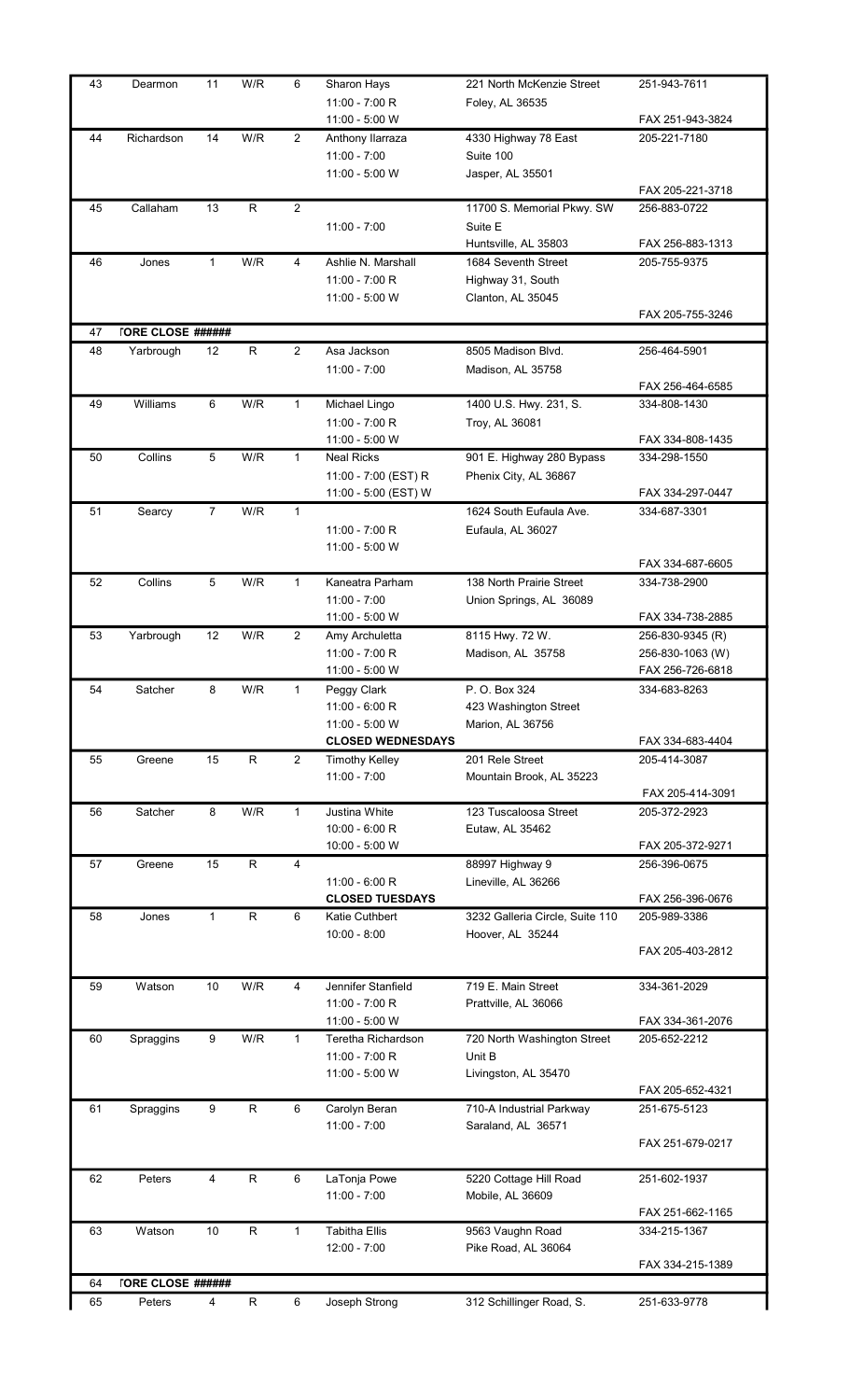|    |                          |                |              |                | $11:00 - 7:00$                             | Suite H & L                                         |                                  |
|----|--------------------------|----------------|--------------|----------------|--------------------------------------------|-----------------------------------------------------|----------------------------------|
|    |                          |                |              |                |                                            | Mobile, AL 36609                                    | FAX 251-633-3939                 |
| 66 | Yarbrough                | 12             | W/R          | $\overline{2}$ | <b>Tammy Baker</b>                         | 2500 Woodward Avenue                                | 256-383-7759 (R)                 |
|    |                          |                |              |                | 11:00 - 7:00 R                             | Muscle Shoals, AL 35661                             | 256-314-4647 (W)                 |
|    |                          |                |              |                | 11:00 - 5:00 W                             |                                                     | FAX 256-381-7971                 |
| 67 | Dearmon                  | 11             | W/R          | 6              | Sonya Collins<br>11:00 - 7:00 R            | 160 Baldwin Square<br>Fairhope, AL 36532            | 251-928-9700 (R)<br>251-928-8754 |
|    |                          |                |              |                | 11:00 - 5:00 W                             |                                                     |                                  |
|    |                          |                |              |                |                                            |                                                     | FAX 251-990-8559                 |
| 68 | Greene                   | 15             | W/R          | 4              | Lucky Shepard                              | 719 E. Battle Street Suite A                        | 256-480-5713                     |
|    |                          |                |              |                | 11:00 - 7:00 R                             | Talladega, AL 35160                                 |                                  |
|    |                          |                |              |                | 11:00 - 5:00 W                             |                                                     | FAX 256-480-5736                 |
| 69 | Callaham                 | 13             | W/R          | 6              | David Gilley                               | 11973 Highway 431, South                            | 256-894-7953 (R)                 |
|    |                          |                |              |                | 11:00 - 7:00 R                             | Guntersville, AL 35976                              |                                  |
|    |                          |                |              |                | 11:00 - 5:00 W                             |                                                     | FAX 256-894-7956                 |
| 70 | Harkins                  | $\overline{c}$ | ${\sf R}$    | $\overline{2}$ | Donna Speights<br>$11:00 - 7:00$           | 9162 Parkway East<br>Birmingham, AL 35206 (Roebuck) | 205-833-0667                     |
|    |                          |                |              |                |                                            |                                                     | FAX 205-833-5973                 |
| 71 | Searcy                   | $\overline{7}$ | W/R          | $\mathbf{1}$   | Russell White                              | P. O. Box 84                                        | 334-775-8844                     |
|    |                          |                |              |                | $11:00 - 6:00 R$                           | 116 Eufaula Avenue                                  |                                  |
|    |                          |                |              |                | 11:00 - 5:00 W                             | Clayton, AL 36016                                   |                                  |
|    |                          |                |              |                | OPEN TUESDAY, FRIDAY & SATURDAY            |                                                     | FAX 334-775-3805                 |
| 72 | Watson                   | 10             | R            | 5              | Laura Jackson                              | 8739 EastChase Parkway                              | 334-215-8235                     |
|    |                          |                |              |                | $11:00 - 7:00$                             | Montgomery, AL 36117                                |                                  |
|    |                          |                |              |                |                                            |                                                     | FAX 334-215-8297                 |
| 73 | Dearmon                  | 11             | W/R          | 6              | Celeste Stanley<br>11:00 - 7:00 R          | 804 U.S. Highway 31, South<br>Bay Minette, AL 36507 | 251-937-9293                     |
|    |                          |                |              |                | 11:00 - 5:00 W                             |                                                     | FAX 251-580-0144                 |
| 74 | Yarbrough                | 12             | ${\sf R}$    | $\overline{2}$ | Greg Atchley                               | 508 East Second Street                              | 256-386-7026                     |
|    |                          |                |              |                | $12:00 - 7:00$                             | Sheffield, AL 35660                                 |                                  |
|    |                          |                |              |                |                                            |                                                     | FAX 256-383-9068                 |
| 75 | Spraggins                | 9              | W/R          | 6              | Tracy Woodyard                             | 4405 N. College Ave. Ste A                          | 251-246-4832                     |
|    |                          |                |              |                | 11:00 - 7:00 R                             | Jackson, AL 36545                                   |                                  |
|    |                          |                |              |                | 11:00 - 5:00 W                             |                                                     | FAX 251-246-6897                 |
| 76 | Coston-Haynie            | 3              | W/R          | 4              | Phyllis Whatley<br>11:00 - 7:00 R          | 163 Plaza Lane                                      | 256-832-2803                     |
|    |                          |                |              |                | 11:00 - 5:00 W                             | Oxford, AL 36203                                    | FAX 256-832-2439                 |
| 77 | Callaham                 | 13             | R            | $\overline{2}$ | Sandra Woods                               | 700-A Pratt Avenue, NW                              | 256-539-9405                     |
|    |                          |                |              |                | $10:00 - 8:00$                             | Huntsville, AL 35801                                |                                  |
|    |                          |                |              |                |                                            |                                                     | FAX 256-551-1076                 |
| 78 | Greene                   | 15             | W/R          | 4              |                                            | 138 Village Lane                                    | 256-357-0053                     |
|    |                          |                |              |                | $11:00 - 6:00 R$                           | Wedowee, AL 36278                                   |                                  |
|    |                          |                |              |                | 11:00 - 5:00 W<br><b>CLOSED WEDNESDAYS</b> |                                                     |                                  |
| 79 | Watson                   | 10             | W/R          | 4              | <b>Edward Adams</b>                        | 3569 Highway 14                                     | FAX 256-357-0056<br>334-285-0566 |
|    |                          |                |              |                | 11:00 - 7:00 R                             | Millbrook, AL 36054                                 |                                  |
|    |                          |                |              |                | 11:00 - 5:00 W                             |                                                     | FAX 334-285-0591                 |
| 80 | Greene                   | 15             | R            | $\overline{2}$ | Teonya Gooden                              | 5275 US Hwy 280, South                              | 205-995-2409                     |
|    |                          |                |              |                | $11:00 - 7:00$                             | Suite 115                                           |                                  |
|    |                          |                |              |                |                                            | Birmingham, AL 35242                                |                                  |
|    |                          |                |              |                |                                            |                                                     | FAX 205-995-2931                 |
| 81 | <b>TORE CLOSE ######</b> |                |              |                |                                            |                                                     |                                  |
| 82 | Satcher                  | 8              | R            | $\mathbf{1}$   | Jazmine Sledge-McCool<br>$11:00 - 7:00$    | 5550 McFarland Blvd., Ste 300                       | 205-333-2527                     |
|    |                          |                |              |                |                                            | Northport, AL 35476                                 | FAX 205-333-8456                 |
| 83 | Richardson               | 14             | ${\sf R}$    | 2              | Geneva Brown                               | 2910 Allison Bonnett                                | 205-744-0822                     |
|    |                          |                |              |                | $11:00 - 7:00$                             | Memorial Drive, Suite 100                           |                                  |
|    |                          |                |              |                |                                            | Hueytown, AL 35023                                  | FAX 205-744-4385                 |
| 84 | Peters                   | $\overline{4}$ | $\mathsf R$  | 6              | Dana Riddle                                | 3974 Government Boulevard                           | 251-666-0642                     |
|    |                          |                |              |                | $10:00 - 8:00$                             | Mobile, AL 36693                                    |                                  |
|    |                          |                |              |                |                                            |                                                     | FAX 251-602-0887                 |
| 85 | Spraggins                | 9              | W/R          | 6              | <b>Christine Jones</b>                     | 325 North Craft Hwy Suite A                         | 251-456-7333 R                   |
|    |                          |                |              |                | 11:00 - 7:00 R                             | Chickasaw, AL 36611                                 | 251-457-0002 W                   |
| 86 | Peters                   | 4              | $\mathsf R$  | 6              | 11:00 - 5:00 W<br>LaTisa Burroughs         | 2453-B Old Shell Road                               | FAX 251-457-0037<br>251-478-3209 |
|    |                          |                |              |                | $11:00 - 7:00$                             | Mobile, AL 36607                                    |                                  |
|    |                          |                |              |                |                                            |                                                     | FAX 251-478-3076                 |
| 87 | Peters                   | 4              | W/R          | 6              | <b>Toccara Rembert</b>                     | 5832 Highway 90 West                                | 251-653-2419 R                   |
|    |                          |                |              |                | 11:00 - 7:00 R                             | Theodore, AL 36582                                  | 251-653-0598 W                   |
|    |                          |                |              |                | 11:00 - 5:00 W                             |                                                     | FAX 251-653-6397                 |
| 89 | Searcy                   | 7              | $\mathsf{R}$ | 1              | LaTravia Horn                              | 2115 East Main Street Suite 7                       | 334-793-1224                     |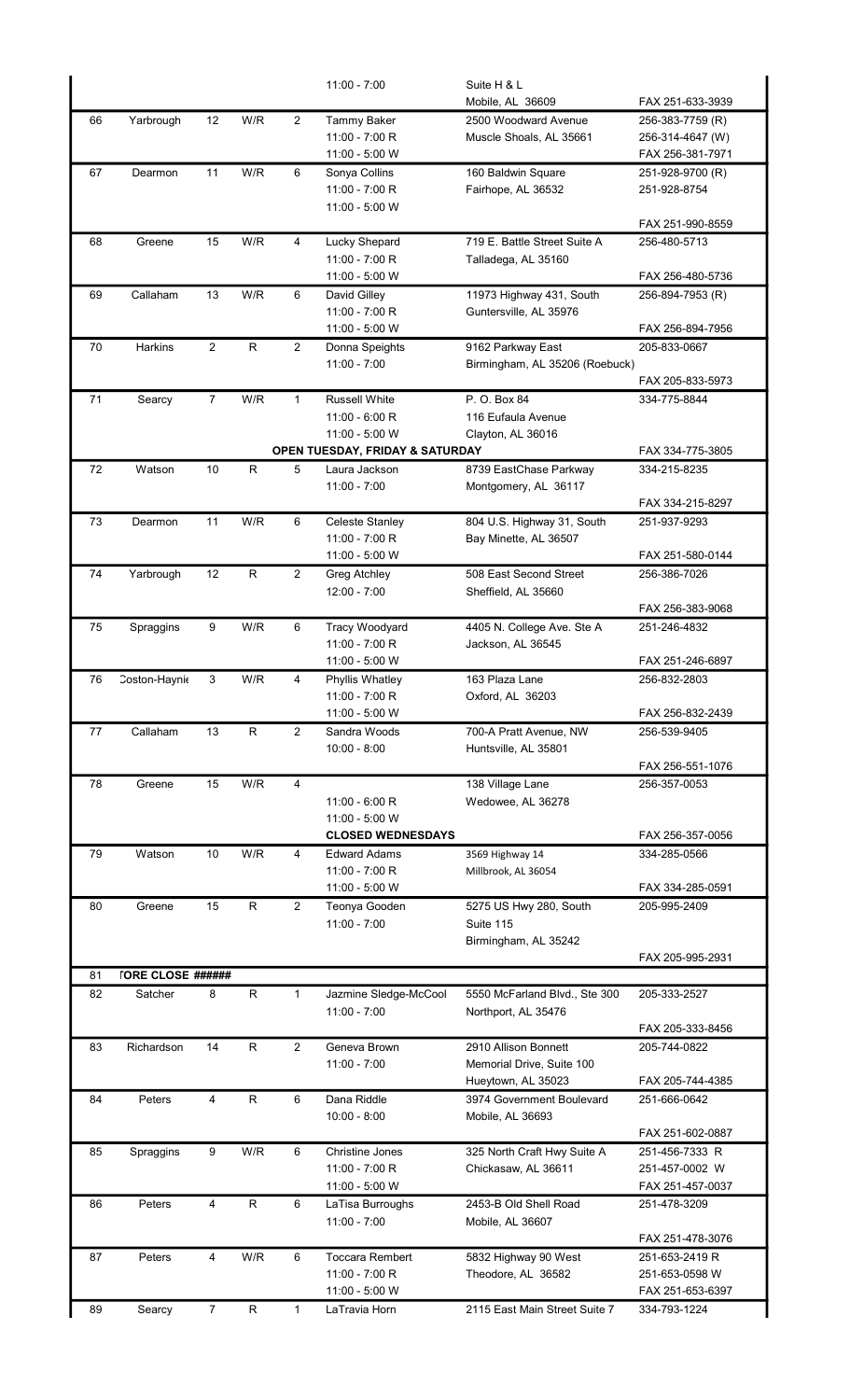|     |                          |                |              |                | $11:00 - 7:00$                      | Dothan, AL 36301                            |                                  |
|-----|--------------------------|----------------|--------------|----------------|-------------------------------------|---------------------------------------------|----------------------------------|
|     |                          |                |              |                |                                     |                                             | FAX 334-793-1229                 |
| 90  | Callaham                 | 13             | R            | 2              | $11:00 - 7:00$                      | 7500 S. Memorial Parkway<br><b>Unit 107</b> | 256-883-6949                     |
|     |                          |                |              |                |                                     | Huntsville, AL 35802                        |                                  |
|     |                          |                |              |                |                                     |                                             | FAX 256-883-9915                 |
| 91  | <b>TORE CLOSE ######</b> |                |              |                |                                     |                                             |                                  |
| 92  | Jones                    | $\mathbf{1}$   | $\mathsf{R}$ | $\overline{4}$ | Ashleigh Coulter                    | 5180 Caldwell Mill Rd Ste 208               | 205-995-9397                     |
|     |                          |                |              |                | $11:00 - 7:00$                      | Hoover, AL 35244                            |                                  |
|     |                          |                |              |                |                                     |                                             | FAX 205-995-9653                 |
| 93  | Spraggins                | 9              | $\mathsf{R}$ | 6              | Gigi Winborn                        | 4745 St. Stephens Road                      | 251-330-1017                     |
|     |                          |                |              |                | $11:00 - 7:00$                      | Eight Mile, AL 36613                        |                                  |
|     |                          |                |              |                |                                     |                                             | FAX 251-330-1026                 |
| 94  | Coston-Haynie            | 3              | R            | 4              | Kelly Roberts                       | 2498 US Highway 431                         | 256-236-7875                     |
|     |                          |                |              |                | $11:00 - 7:00$                      | Anniston, AL 36206                          | FAX 256-236-7901                 |
| 95  | Yarbrough                | 12             | W/R          | $\overline{2}$ | Eric McDonald                       | 1203 Courtyard Circle                       | 256-308-0476 (R)                 |
|     |                          |                |              |                | 11:00 - 7:00 R                      | Suite 1                                     |                                  |
|     |                          |                |              |                | 11:00 - 5:00 W                      | Decatur, AL 35603                           |                                  |
|     |                          |                |              |                |                                     |                                             | FAX 256-308-0478                 |
| 96  | Collins                  | 5              | W/R          | $\mathbf{1}$   |                                     | 209-D West MLK Highway                      | 334-727-0983                     |
|     |                          |                |              |                | $11:00 - 7:00 R$                    | Tuskegee, AL 36083                          |                                  |
|     |                          |                |              |                | 11:00 - 5:00 W                      |                                             | FAX 334-727-6907                 |
| 97  | Callaham                 | 13             | R            | $\overline{2}$ | Chris Ransom                        | 5584 Hwy. 431, South                        | 256-288-0074                     |
|     |                          |                |              |                | $11:00 - 7:00$                      | Brownsboro, AL 35741                        |                                  |
| 98  | Jones                    | $\mathbf{1}$   | $\mathsf R$  | $\overline{2}$ | Lakeshia Oliver                     | Park South Plaza Shopping Ctr               | FAX 256-533-0303<br>205-823-1774 |
|     |                          |                |              |                | $11:00 - 7:00$                      | 1425 Montgomery Hwy                         |                                  |
|     |                          |                |              |                |                                     | Suites 161 & 167                            |                                  |
|     |                          |                |              |                |                                     | Vestavia Hills, AL 35216                    |                                  |
|     |                          |                |              |                |                                     |                                             | FAX 205-823-1988                 |
| 99  | <b>TORE CLOSE ######</b> |                |              |                |                                     |                                             |                                  |
| 100 | <b>TORE CLOSE ######</b> |                |              |                |                                     |                                             |                                  |
| 101 | Collins                  | 5              | W/R          | 4              | <b>Teresa Towns</b>                 | 3044 Highway 280                            | 256-234-3306                     |
|     |                          |                |              |                | 11:00 - 7:00 R                      | Alexander City, AL 35010                    |                                  |
| 102 | Satcher                  | 8              | $\mathsf R$  | 1              | 11:00 - 5:00 W<br>Kashala McKinstry | 3420 McFarland Blvd., E.                    | FAX 256-234-3528<br>205-553-8009 |
|     |                          |                |              |                | $11:00 - 7:00$                      | Tuscaloosa, AL 35405                        |                                  |
|     |                          |                |              |                |                                     |                                             | FAX 205-553-6594                 |
| 103 | Coston-Haynie            | 3              | W/R          | 4              | Debbie Brown                        | P. O. Box 26                                | 205-594-7111                     |
|     |                          |                |              |                | 11:00 - 6:00 R                      | 35775 U.S. Hwy. 231                         |                                  |
|     |                          |                |              |                | 11:00 - 5:00 W                      | Ashville, AL 35953                          |                                  |
|     |                          |                |              |                | <b>CLOSED TUESDAYS</b>              |                                             | FAX 205-594-5720                 |
| 104 | Greene                   | 15             | W/R          | 4              | Latonya George                      | 2111 Martin Street, South                   | 205-338-3979                     |
|     |                          |                |              |                | 11:00 - 7:00 R<br>11:00 - 5:00 W    | Pell City, AL 35128                         | FAX 205-338-6409                 |
| 105 | Dearmon                  | 11             | $\mathsf R$  | 6              | Jennifer Jeter                      | 30500 Alabama Hwy 181                       | 251-626-9116                     |
|     |                          |                |              |                | $11:00 - 7:00$                      | <b>Unit 206</b>                             |                                  |
|     |                          |                |              |                |                                     | Spanish Fort, AL 36527                      |                                  |
|     |                          |                |              |                |                                     |                                             | FAX 251-621-3237                 |
| 106 | <b>STORE CLOS ######</b> |                |              |                |                                     |                                             |                                  |
| 107 | Harkins                  | $\overline{2}$ | W/R          | $\overline{2}$ |                                     | 300 Springville Station                     | 205-467-2534                     |
|     |                          |                |              |                | 11:30 - 6:30 R                      | Suite 100                                   |                                  |
|     |                          |                |              |                | 11:30 - 5:00 W                      | Springville, AL 35146                       | FAX 205-467-2883                 |
| 108 |                          | $\overline{7}$ | $\mathsf{R}$ | $\mathbf{1}$   | <b>Steve Crosby</b>                 | 2371 Murphy Mill Rd., Suite 2               | 334-792-8745                     |
|     | Searcy                   |                |              |                | $11:00 - 7:00$                      | Dothan, AL 36303-1599                       |                                  |
|     |                          |                |              |                |                                     |                                             | FAX 334-671-4936                 |
| 109 | Richardson               | 14             | R            | $\overline{2}$ | Lolita Riggins                      | P. O. Box 624                               | 205-808-9815                     |
|     |                          |                |              |                | $11:00 - 7:00$                      | 1727 Decatur Highway, Suite B               |                                  |
|     |                          |                |              |                |                                     | Fultondale, AL 35068                        | FAX 205-808-9807                 |
| 110 | Collins                  | 5              | W/R          | 4              | James Cary                          | 423 Gilmer Ave.                             | 334-283-3350                     |
|     |                          |                |              |                | 11:00 - 7:00 R                      | Tallassee, AL 36078                         |                                  |
|     |                          |                |              |                | 11:00 - 5:00 W                      |                                             | FAX 334-283-3351                 |
| 111 | Jones                    | 1              | R.           | $\overline{2}$ | Dierdre Davis                       | 261 W. Valley Ave.                          | 205-941-1719                     |
|     |                          |                |              |                | $11:00 - 7:00$                      | Homewood, AL 35209                          | FAX 205-941-1932                 |
| 112 | Williams                 | 6              | W/R          | $\mathbf{1}$   |                                     | P. O. Box 403                               | 334-548-2113                     |
|     |                          |                |              |                | $11:00 - 6:00$ R                    | 110 Commerce Street South                   |                                  |
|     |                          |                |              |                | 11:00 - 5:00 W                      | Hayneville, AL 36040                        |                                  |
|     |                          |                |              |                | OPEN TUESDAY, FRIDAY & SATURDAY     |                                             | FAX 334-548-2812                 |
|     |                          |                |              |                |                                     |                                             |                                  |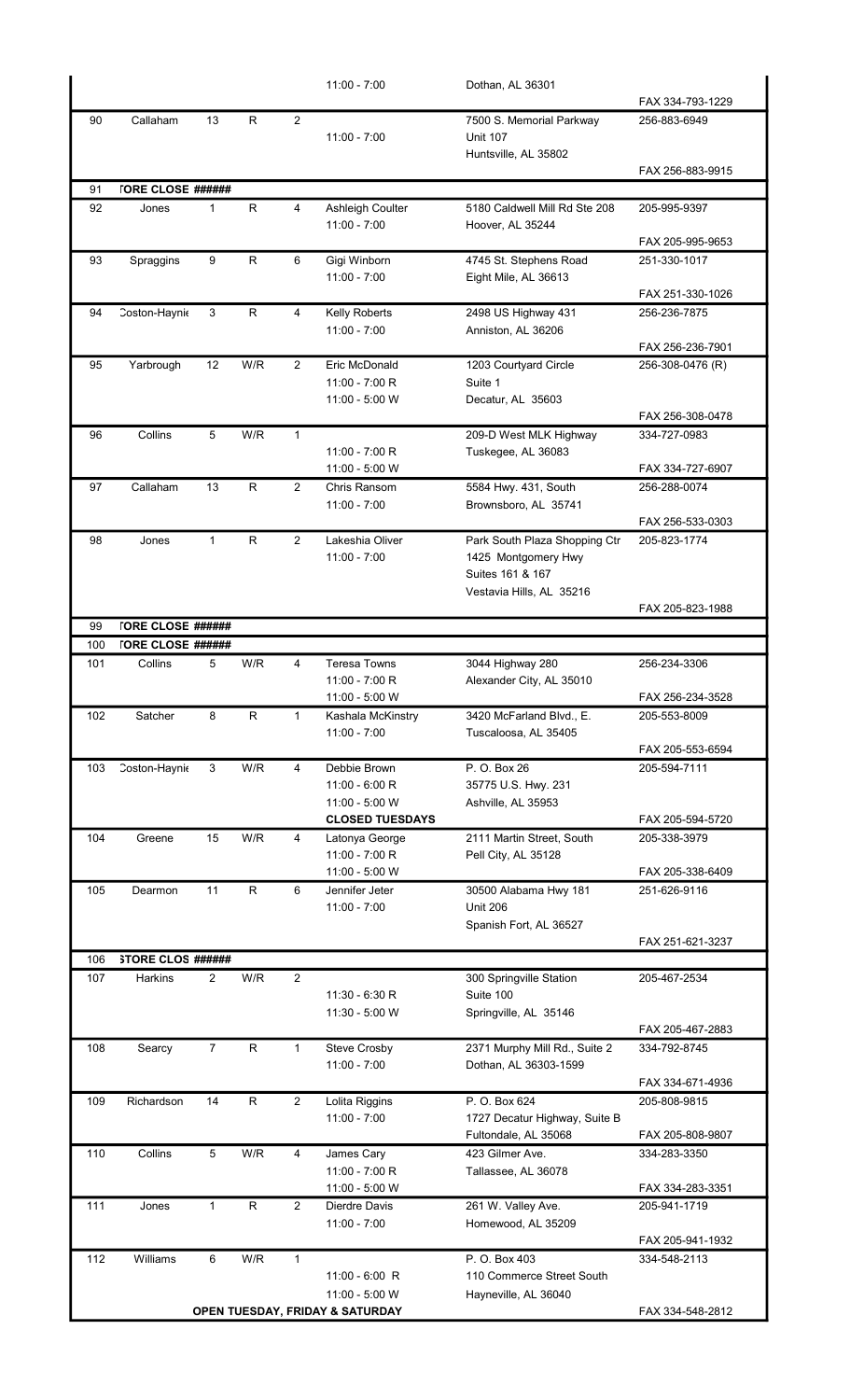| 113 | Williams                   | 6              | W/R          | $\mathbf{1}$   | Annette Wilkerson                      | 17 Claiborne Street                       | 334-682-4485     |
|-----|----------------------------|----------------|--------------|----------------|----------------------------------------|-------------------------------------------|------------------|
|     |                            |                |              |                | 11:00 - 7:00 R                         | Camden, AL 36726                          |                  |
|     |                            |                |              |                | 11:00 - 5:00 W                         |                                           | FAX 334-682-5407 |
| 114 | <b>STORE CLOS ######</b>   |                |              |                |                                        |                                           |                  |
| 115 | Satcher                    | 8              | W/R          | $\mathbf{1}$   |                                        | 633 Tuscaloosa St.                        | 334-624-8569     |
|     |                            |                |              |                | $10:00 - 6:00 R$                       | Town & Country Shopping Center            |                  |
|     |                            |                |              |                | 10:00 - 5:00 W                         | Greensboro, AL 36744                      | FAX 334-624-0227 |
| 116 | Spraggins                  | 9              | W/R          | $\mathbf{1}$   | Elaine Johnson                         | 1313 Highway 80, East                     | 334-289-1757     |
|     |                            |                |              |                | 11:00 - 7:00 R                         | Demopolis, AL 36732                       |                  |
|     | <b>TORE CLOSE ######</b>   |                |              |                | 11:00 - 5:00 W                         |                                           | FAX 334-289-1269 |
| 117 |                            |                |              |                |                                        |                                           |                  |
| 118 | Watson                     | 10             | $\mathsf R$  | $\overline{4}$ | <b>Steven Brooks</b><br>$11:00 - 7:00$ | 1789 Hwy. 14 East<br>Prattville, AL 36066 | 334-365-2821     |
|     |                            |                |              |                |                                        |                                           | FAX 334-365-4162 |
| 119 | Searcy                     | 7              | W/R          | $\mathbf{1}$   | Angela Horsley                         | 1177 Andrews Avenue, Ste. C               | 334-774-4312     |
|     |                            |                |              |                | 11:00 - 7:00 R                         | Ozark, AL 36360                           |                  |
|     |                            |                |              |                | 11:00 - 5:00 W                         |                                           | FAX 334-774-4916 |
| 120 | Searcy                     | $\overline{7}$ | W/R          | $\mathbf{1}$   | Tara Jackson                           | 680 South Daleville Avenue                | 334-598-3114     |
|     |                            |                |              |                | $11:00 - 6:00$ R                       | Daleville, AL 36322                       |                  |
|     |                            |                |              |                | 11:00 - 5:00 W                         |                                           | FAX 334-598-6616 |
| 121 | Jones                      | $\mathbf{1}$   | $\mathsf R$  | 6              | Michelle Meeves                        | 217 West College Street                   | 205-669-0903     |
|     |                            |                |              |                | $11:00 - 6:00$                         | Columbiana, AL 35051                      |                  |
|     |                            |                |              |                | <b>CLOSED TUESDAYS</b>                 |                                           | FAX 205-669-3422 |
| 122 | Coston-Haynie              | 3              | $\mathsf{R}$ | 4              | <b>Brent Ragan</b>                     | 605 Gilbert Ferry Road                    | 256-538-5033     |
|     |                            |                |              |                | $11:30 - 6:30$                         | Attalla, AL 35954                         |                  |
|     |                            |                |              |                |                                        |                                           | FAX 256-538-5051 |
| 123 | Williams                   | 6              | W/R          | $\mathbf{1}$   | <b>Demond Powell</b>                   | P. O. Box 15                              | 251-578-2158     |
|     |                            |                |              |                | 11:00 - 7:00 R                         | 100 Hillcrest Drive                       |                  |
|     |                            |                |              |                | 11:00 - 5:00 W                         | Evergreen, AL 36401                       |                  |
|     |                            |                |              |                |                                        |                                           | FAX 251-578-2163 |
| 124 | Searcy                     | $\overline{7}$ | W/R          | $\mathbf{1}$   | <b>Starr Anglin</b>                    | 607-E Boll Weevil Circle                  | 334-308-9344     |
|     |                            |                |              |                | 11:00 - 7:00 R                         | Enterprise, AL 36330                      |                  |
|     |                            |                |              |                | 11:00 - 5:00 W                         |                                           |                  |
|     |                            |                |              |                |                                        |                                           | FAX 334-308-9345 |
| 125 | Jones                      | 1              | W/R          | 6              | Alfie N. Nevett                        | 3511C Pelham Pkwy.                        | 205-621-8572 (R) |
|     |                            |                |              |                | 11:00 - 7:00 R                         | Pelham, AL 35124                          | 205-664-0585 (W) |
|     |                            |                |              |                | 11:00 - 5:00 W                         |                                           | FAX 205-621-4013 |
| 126 | Searcy                     | $\overline{7}$ | R            | $\mathbf{1}$   | Michael Nolin                          | Southview Shopping Center                 | 334-794-7372 (R) |
|     |                            |                |              |                | $11:00 - 7:00$                         | 2109 Ross Clark Circle                    | 334-702-0203     |
|     |                            |                |              |                |                                        | Suite 2                                   |                  |
|     |                            |                |              |                |                                        | Dothan, AL 36301-5747                     |                  |
|     |                            |                |              |                |                                        |                                           | FAX 334-793-6118 |
| 127 | Watson                     | 10             | W/R          | 4              | Tamela Lacey                           | 5245 U.S. Highway 231                     | 334-567-3303     |
|     |                            |                |              |                | 11:00 - 7:00 R                         | Wetumpka, AL 36092                        |                  |
|     |                            |                |              |                | 11:00 - 5:00 W                         |                                           | FAX 334-567-0526 |
| 128 | <b>TORE CLOSE9/30/2014</b> |                |              |                |                                        |                                           |                  |
| 129 | Callaham                   | 13             | $\mathsf R$  | 4              | <b>Bidgette Chamblee</b>               | 5852 U.S. Highway 431, S.                 | 256-894-7882     |
|     |                            |                |              |                | $11:00 - 7:00$                         | Albertville, AL 35950                     |                  |
|     |                            |                |              |                |                                        |                                           | FAX 256-894-7691 |
| 130 | <b>TORE CLOSE 8/1/2019</b> |                |              |                |                                        |                                           |                  |
| 131 | Collins                    | 5              | W/R          | $\mathbf{1}$   | Rhonda Cox                             | 15173 U.S. HWY 431                        | 334-864-2156     |
|     |                            |                |              |                | $10:00 - 6:00 R$                       | Lafayette, AL 36862                       |                  |
|     |                            |                |              |                | 10:00 - 5:00 W                         |                                           | FAX 334-864-8707 |
| 132 | Dearmon                    | 11             | W            | 6              | <b>Allen Hastings</b>                  | 23680 Canal Road                          | 251-981-2756     |
|     |                            |                |              |                | $9:00 - 5:00$                          | Orange Beach, AL 36561                    | 251-981-2864     |
|     |                            |                |              |                | <b>CLOSED SATURDAYS</b>                |                                           | FAX 251-981-2758 |
| 133 | <b>TORE CLOSE ######</b>   |                |              |                |                                        |                                           |                  |
| 134 | Satcher                    | 8              | W/R          | $\mathbf{1}$   | <b>Ashley Hopkins</b>                  | 10673 Highway 5                           | 205-926-4167     |
|     |                            |                |              |                | 12:00 - 7:00 R                         | Brent, AL 35034                           |                  |
|     |                            |                |              |                | 12:00 - 5:00 W                         |                                           | FAX 205-926-4739 |
| 135 | Williams                   | 6              | $\mathsf R$  | 6              | <b>Gail Mccord</b>                     | 3801-A Day Street                         | 334-263-7482     |
|     |                            |                |              |                | $11:00 - 7:00$                         | Montgomery, AL 36108-9526                 |                  |
|     |                            |                |              |                |                                        |                                           | FAX 334-263-7497 |
| 136 | <b>TORE CLOSE ######</b>   |                |              |                |                                        |                                           |                  |
| 137 | <b>TORE CLOSE ######</b>   |                |              |                |                                        |                                           |                  |
| 138 | Satcher                    | 8              | R            | $\mathbf{1}$   | Keisha Maddox                          | 9770 Hwy. 69 South, Ste D-F               | 205-345-8889     |
|     |                            |                |              |                | $11:00 - 7:00$                         | Tuscaloosa, AL 35405                      |                  |
|     |                            |                |              |                |                                        |                                           | FAX 205-349-5046 |
| 139 | <b>TORE CLOSE ######</b>   |                |              |                |                                        |                                           |                  |
| 140 | Richardson                 | 14             | R            | 4              | <b>Candace Steele</b>                  | 2116 Bessemer Rd.                         | 205-781-9420     |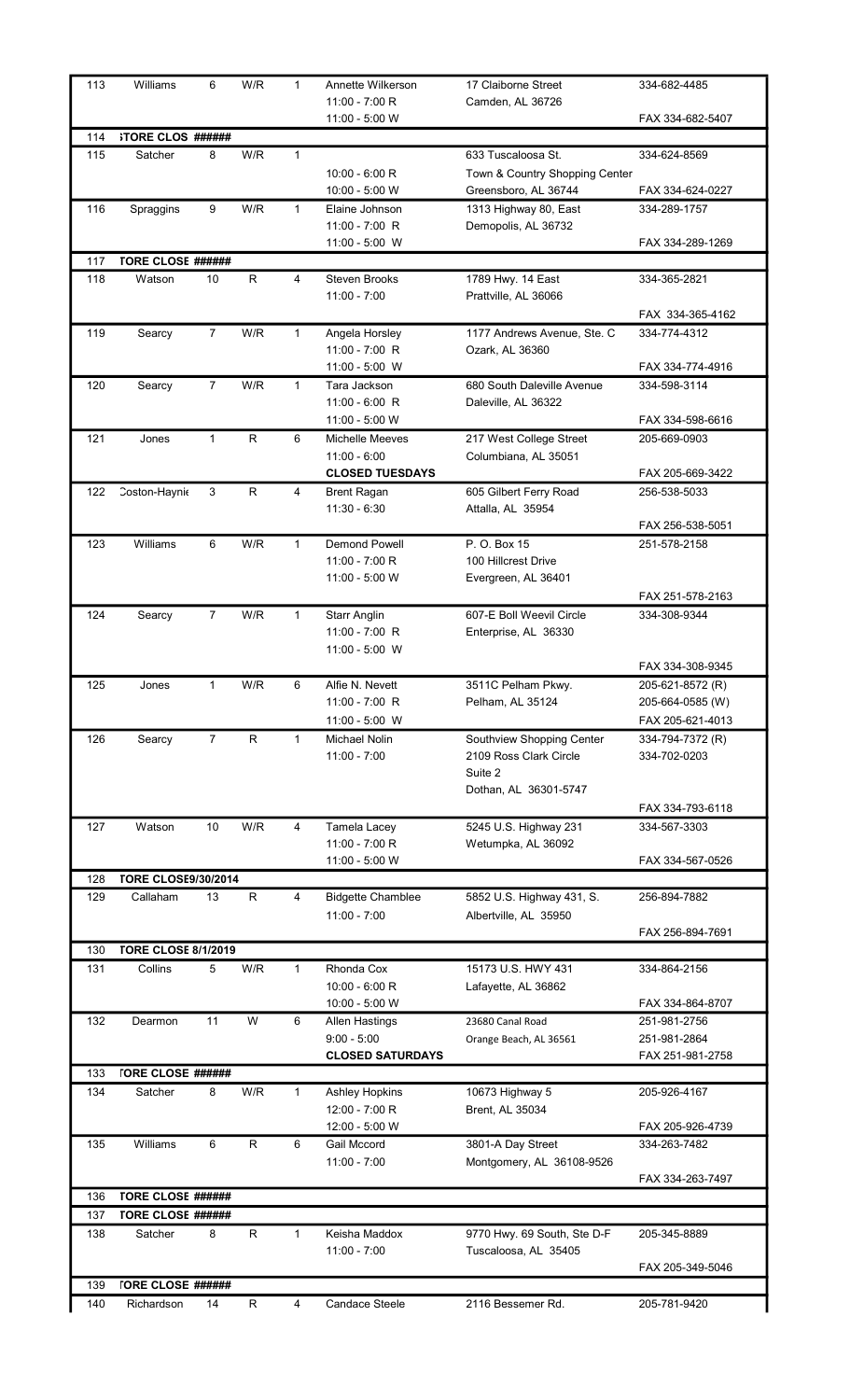|            |                                      |                |              |                | $11:00 - 7:00$                      | Birmingham, AL 35208                            |                  |
|------------|--------------------------------------|----------------|--------------|----------------|-------------------------------------|-------------------------------------------------|------------------|
|            |                                      |                |              |                |                                     |                                                 | FAX 205-781-9817 |
| 141        | Spraggins                            | 9              | $\mathsf R$  | 6              | Monica Turner<br>$11:00 - 7:00$     | 7820 Moffett Road<br>Semmes, AL 36575           | 251-645-8146     |
|            |                                      |                |              |                |                                     |                                                 | FAX 251-645-8151 |
| 142        | Williams                             | 6              | W/R          | $\mathbf{1}$   | Charlotte Edmondson                 | 170 Greenville Bypass                           | 334-382-7889     |
|            |                                      |                |              |                | $11:00 - 7:00 R$                    | Greenville, AL 36037                            |                  |
|            |                                      |                |              |                | 11:00 - 5:00 W                      |                                                 | FAX 334-382-8896 |
| 143        | Harkins                              | 2              | R            | 4              | <b>Bianca Watts</b>                 | 5712 Chalkville Rd                              | 205-815-4694     |
|            |                                      |                |              |                | $11:00 - 7:00$                      | Suite 100<br>Birmingham, AL 35235               | FAX 205-815-4712 |
| 144        | Richardson                           | 14             | $\mathsf{R}$ | $\overline{2}$ | Tameoka Hackman                     | 2492 Palomino Lane                              | 205-798-7114     |
|            |                                      |                |              |                | $11:00 - 7:00$                      | Birmingham, AL 35214                            |                  |
|            |                                      |                |              |                |                                     | (Adamsville)                                    | FAX 205-798-7438 |
| 145        | <b>TORE CLOSE ######</b>             |                |              |                |                                     |                                                 |                  |
| 146        | Jones                                | 1              | R            | 6              | <b>Brandon Wright</b>               | 114 Commerce Parkway                            | 205-403-8704     |
|            |                                      |                |              |                | $11:00 - 7:00$                      | Pelham, AL 35124                                |                  |
|            |                                      |                |              |                |                                     |                                                 | FAX 205-733-9569 |
| 147<br>148 | <b>TORE CLOSE ######</b><br>Callaham | 13             | W/R          | 4              | Shannon Warren                      | 3305 South Broad Street                         | 256-574-2820     |
|            |                                      |                |              |                | 11:00 - 7:00 R                      | Scottsboro, AL 35769                            |                  |
|            |                                      |                |              |                | 11:00 - 5:00 W                      |                                                 | FAX 256-574-3304 |
| 149        | <b>TORE CLOSE ######</b>             |                |              |                |                                     |                                                 |                  |
| 150        | Yarbrough                            | 12             | R            | $\overline{2}$ | Cindy Byrd                          | 924 Florence Boulevard                          | 256-765-1279     |
|            |                                      |                |              |                | $11:00 - 7:00$                      | Florence, AL 35630                              |                  |
|            |                                      |                |              |                |                                     |                                                 | FAX 256-766-0769 |
| 151        | Yarbrough                            | 12             | $\mathsf{R}$ | $\overline{2}$ | Courtney Taylor                     | 6790 University Dr. N.W.                        | 256-217-0787     |
|            |                                      |                |              |                | $11:00 - 7:00$                      | Huntsville, AL 35806                            | FAX 256-217-0788 |
| 152        | Yarbrough                            | 12             | R            | 2              | Kerri Barnett                       | 614 Hwy. 31, South                              | 256-232-5629     |
|            |                                      |                |              |                | $11:00 - 7:00$                      | Athens, AL 35611                                |                  |
|            |                                      |                |              |                |                                     |                                                 | FAX 256-232-7187 |
| 153        | Coston-Haynie                        | 3              | W/R          | 6              | Kim McCurdy                         | 207 E. Meighan Blvd.                            | 256-547-7370     |
|            |                                      |                |              |                | $11:00 - 7:00 R$                    | Gadsden, AL 35903                               |                  |
|            |                                      |                |              |                | 11:00 - 5:00 W                      |                                                 | FAX 256-547-7693 |
| 154        | Richardson                           | 14             | W/R          | 2              | Kathy Mitchell                      | 2585 US Highway 43                              | 205-487-1173     |
|            |                                      |                |              |                | 11:00 - 7:00 R<br>11:00 - 5:00 W    | Winfield, AL 35594                              | FAX 205-487-1161 |
| 155        | Coston-Haynie                        | 3              | W/R          | 4              | <b>Christine Hensley</b>            | 210 DeKalb Plaza Blvd., SW                      | 256-997-1072     |
|            |                                      |                |              |                | 11:00 - 7:00 R                      | Ft. Payne, AL 35967                             |                  |
|            |                                      |                |              |                | 11:00 - 5:00 W                      |                                                 | FAX 256-997-1089 |
| 156        | Coston-Haynie                        | 3              | $\mathsf R$  | $\overline{4}$ | Tina Schramke                       | 29 East 12th Street                             | 256-238-5176     |
|            |                                      |                |              |                | $11:00 - 7:00$                      | Anniston, AL 36201                              |                  |
|            |                                      |                |              |                |                                     |                                                 | FAX 256-238-7738 |
| 164        | Peters                               | 4              | R            | 6              | Jacquelin Chapman<br>$11:00 - 7:00$ | 2852 Dauphin Island Parkway<br>Mobile, AL 36605 | 251-450-2514     |
|            |                                      |                |              |                |                                     |                                                 | FAX 251-450-2593 |
| 165        | Spraggins                            | 9              | W/R          | 6              | Anisa Turner                        | 20885 Hwy. 43                                   | 251-829-9152     |
|            |                                      |                |              |                | $11:00 - 7:00 R$                    | Mt. Vernon, AL 36560                            |                  |
|            |                                      |                |              |                | 11:00 - 5:00 W                      |                                                 | FAX 251-829-9157 |
|            |                                      |                |              |                |                                     |                                                 |                  |
| 175        | Williams                             | 10             | $\mathsf R$  | 4              | Jerry Smothers                      | 2786 Eastern Blvd.                              | 334-274-0419     |
|            |                                      |                |              |                | 10:00 - 8:00 R                      | Montgomery, AL 36117                            | FAX 334-274-0312 |
|            |                                      |                |              |                |                                     |                                                 |                  |
| 176        | Greene                               | 15             | W/R          | 6              | <b>James Nichols</b>                | Chelsea Corners Suite #44                       | 205-678-0112     |
|            |                                      |                |              |                | 11:00 - 7:00 R                      | Chelsea, AL 35043                               |                  |
|            |                                      |                |              |                | 11:00 - 5:00 W                      |                                                 | FAX 205-678-2065 |
| 177        | Harkins                              | 2              | $\mathsf R$  | $\overline{2}$ | Marty Robertson                     | 7621 Crestwood Boulevard                        | 205-592-0285     |
|            |                                      |                |              |                | $10:00 - 8:00$                      | Birmingham, AL 35210                            | 205-915-0955     |
|            |                                      |                |              |                |                                     |                                                 | FAX 205-592-0107 |
| 179        | Dearmon                              | 11             | W/R          | 6              | Teresa Dixon                        | 18440 Lillian Drive, Suite A                    | 251-947-2084     |
|            |                                      |                |              |                | 11:00 - 7:00 R                      | Robertsdale, AL 36567                           |                  |
|            |                                      |                |              |                | 11:00 - 5:00 W                      |                                                 | FAX 251-947-2085 |
| 180        | <b>TORE CLOSE ######</b>             |                |              |                |                                     |                                                 |                  |
| 181        | Peters                               | 4              | R            | 6              | <b>Bridgette Stevenson</b>          | 4651 Springhill Ave., Unit B                    | 251-340-0683     |
|            |                                      |                |              |                | $11:00 - 7:00$                      | Mobile, AL 36608                                |                  |
|            |                                      |                |              |                |                                     |                                                 | FAX 251-340-0485 |
| 182        | Peters                               | $\overline{4}$ | R            | 6              | Lillie Jones                        | 8694 Cottage Hill Rd                            | 251-607-7021     |
|            |                                      |                |              |                | $11:00 - 7:00$                      | Mobile, AL 36695                                |                  |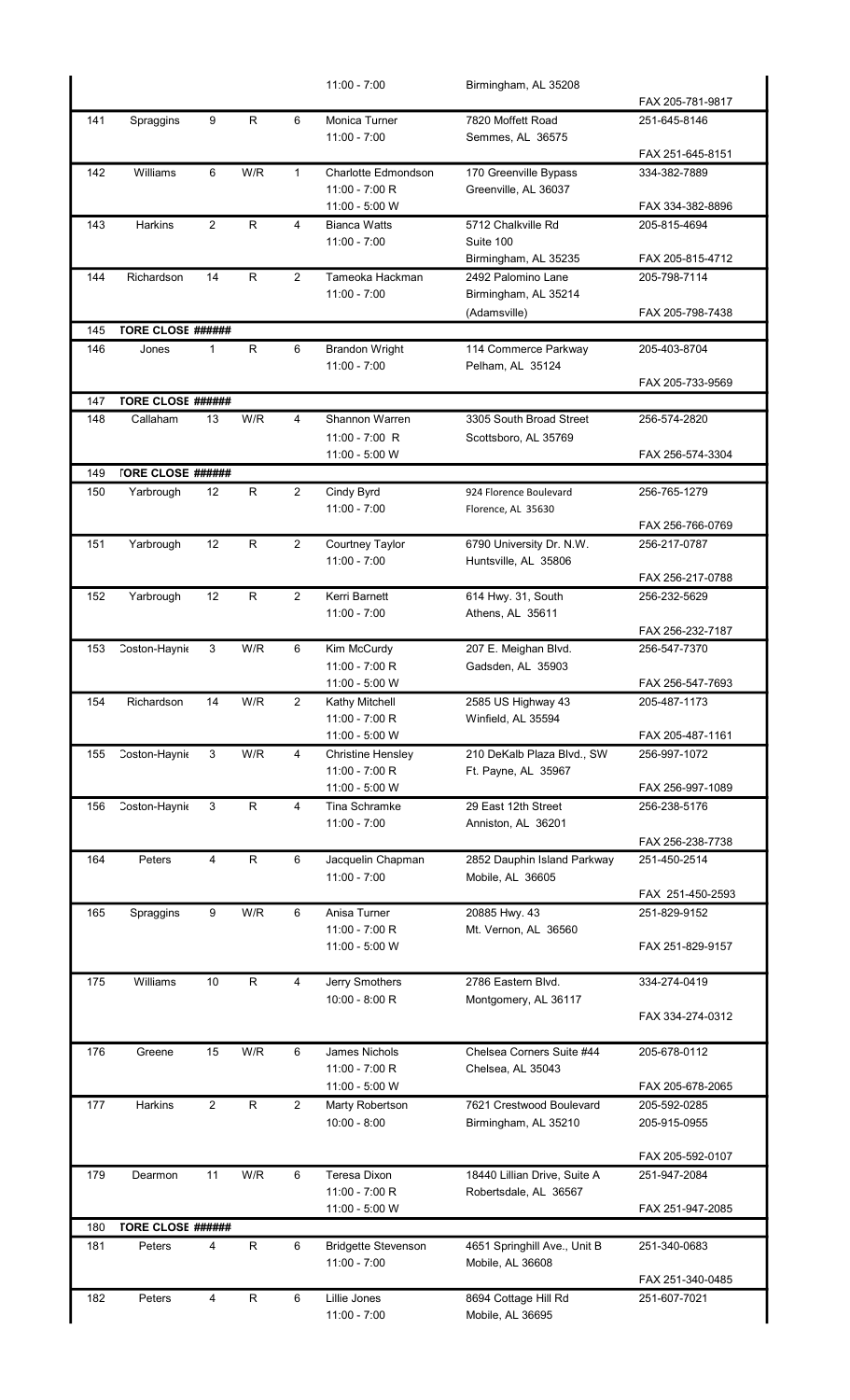|            |                                    |                |              |                |                                          |                                                    | FAX 251-634-3289                 |
|------------|------------------------------------|----------------|--------------|----------------|------------------------------------------|----------------------------------------------------|----------------------------------|
| 183        | Satcher                            | 8              | $\mathsf{R}$ | $\mathbf{1}$   | Rachel Washington                        | 4701 University Blvd., East                        | 205-553-3577                     |
|            |                                    |                |              |                | $11:00 - 7:00$                           | Tuscaloosa, AL 35404                               |                                  |
|            |                                    |                |              |                |                                          |                                                    | FAX 205-553-3598                 |
| 184        | Jones                              | $\mathbf{1}$   | R            | 6              |                                          | 160 Market Place Circle Suite 101 205-668-0122     |                                  |
|            |                                    |                |              |                | $11:00 - 7:00$                           | Calera, AL 35040 (Mailbox 11)                      | FAX 205-668-2911                 |
| 185        | <b>Harkins</b>                     | $\overline{2}$ | W/R          | 4              | Rashin Farley                            | 2228 Village Drive Box 4                           | 205-640-2784                     |
|            |                                    |                |              |                | 11:00 - 7:00 R                           | Moody, AL 35004                                    |                                  |
|            |                                    |                |              |                | 11:00 - 5:00 W                           |                                                    | FAX 205-640-2819                 |
| 186        | Callaham                           | 13             | $\mathsf R$  | $\overline{2}$ | Johnny Holloway                          | 3750 Hwy. 53 NW, Suite V                           | 256-852-7988                     |
|            |                                    |                |              |                | $11:00 - 7:00$                           | Huntsville, AL 35806                               | FAX 256-852-7956                 |
| 190        | <b>TORE CLOSE ######</b>           |                |              |                | <b>WHOLESALE ONLY</b>                    |                                                    |                                  |
| 191        | <b>TORE CLOSE7/16/1999</b>         |                |              |                |                                          |                                                    |                                  |
| 192        | Jones                              | $\mathbf{1}$   | W            | 6              | Dawn Butler                              | 220 W. Oxmoor Road                                 | 205-290-9286                     |
|            |                                    |                |              |                | $9:00 - 5:00$                            | Birmingham, AL 35209                               |                                  |
|            | Callaham                           |                |              |                | <b>CLOSED SATURDAYS</b>                  |                                                    | FAX 205-290-9288                 |
| 193        |                                    | 13             | W            | 4              | Joe Watson<br>$9:00 - 5:00$              | 2612 Leeman Ferry Road, SW<br>Huntsville, AL 35801 | 256-533-2787                     |
|            |                                    |                |              |                | <b>CLOSED SATURDAYS</b>                  |                                                    | FAX 256-533-1715                 |
| 194        | Satcher                            | 8              | W            | 4              | Memory Amerson                           | 5222 Whigham Circle                                | 205-759-2119                     |
|            |                                    |                |              |                | $9:00 - 5:00$                            | Tuscaloosa, AL 35405                               | 205-759-2135                     |
|            |                                    |                |              |                | <b>CLOSED SATURDAYS</b>                  |                                                    | 205-759-2663                     |
| 195<br>196 | <b>TORE CLOSE ######</b><br>Peters | 4              | W            | 6              | Tammy Walker                             |                                                    | 251-666-1542                     |
|            |                                    |                |              |                | $9:00 - 5:00$                            | 3740-B Joy Springs Road<br>Mobile, AL 36693        |                                  |
|            |                                    |                |              |                | <b>CLOSED SATURDAYS</b>                  |                                                    | FAX 251-666-1456                 |
| 225        | Yarbrough                          | 12             | W/R          | $\overline{2}$ | <b>Teresa Cornelius</b>                  | 15046 Highway 43                                   | 256-332-4494                     |
|            |                                    |                |              |                | 11:00 - 7:00 R                           | Russellville, AL 35653                             |                                  |
|            |                                    |                |              |                | 11:00 - 5:00 W                           |                                                    | FAX 256-332-5715                 |
| 226        | Collins                            | 5              | $\mathsf{R}$ | $\mathbf{1}$   | Michelle Johnson<br>$11:00 - 7:00$       | 3051 Frederick Rd.<br>Suite 1                      | 334-749-0636                     |
|            |                                    |                |              |                |                                          | Opelika, AL 36801                                  | FAX 334-749-2847                 |
| 227        | Satcher                            | 8              | W/R          | 1              | Wanda Taggart                            | 120 Broad Street                                   | 205-373-0512                     |
|            |                                    |                |              |                | $11:00 - 6:00 R$                         | Aliceville, AL 35442                               |                                  |
|            |                                    |                |              |                | 11:00 - 5:00 W                           |                                                    |                                  |
|            |                                    | 3              | W/R          | 4              |                                          | 1520 W. Main St.                                   | FAX 205-373-0514<br>256-927-6070 |
| 228        | Coston-Haynie                      |                |              |                | Charles Hornyak<br>$11:30 - 6:30 R$      | Centre, AL 35960                                   |                                  |
|            |                                    |                |              |                | 11:30 - 5:00 W                           |                                                    | FAX 256-927-6090                 |
| 229        | Watson                             | 10             | $\mathsf R$  | $\mathbf{1}$   | <b>Teresa Harris</b>                     | 3620 Wetumpka Highway                              | 334-272-0094                     |
|            |                                    |                |              |                | $11:30 - 6:30$                           | Montgomery, AL 36110                               |                                  |
| 230        | Harkins                            | $\overline{2}$ | R            | $\overline{4}$ |                                          | 6662 Hwy. 75, Suite 120                            | FAX 334-272-0095<br>205-680-2747 |
|            |                                    |                |              |                | $11:00 - 7:00$                           | Pinson, AL 35126                                   |                                  |
|            |                                    |                |              |                |                                          |                                                    | FAX 205-680-8991                 |
| 231        | Coston-Haynie                      | 3              | W/R          | 4              | Harvey Richey                            | 324 Spirit Drive                                   | 256-463-3103                     |
|            |                                    |                |              |                | 11:30 - 6:30 R                           | Heflin, AL 36264                                   |                                  |
|            |                                    |                |              |                | 11:30 - 5:00 W<br><b>CLOSED TUESDAYS</b> |                                                    |                                  |
| 232        | Harkins                            | $\overline{2}$ | W/R          | 4              | Patricia Steele                          | 308 Second Avenue West                             | FAX 256 463-3142<br>205-625-3340 |
|            |                                    |                |              |                | 11:00 - 7:00 R                           | Oneonta, AL 35121                                  |                                  |
|            |                                    |                |              |                | 11:00 - 5:00 W                           |                                                    | FAX 205-625-3360                 |
| 233        | Jones                              | $\mathbf{1}$   | $\mathsf R$  | 4              | Kemi Adeshina                            | 9200 Highway 119                                   | 205-621-9149                     |
|            |                                    |                |              |                | $11:00 - 7:00$                           | <b>Suite 1800</b>                                  |                                  |
|            |                                    |                |              |                |                                          | Alabaster, AL 35007                                | FAX 205-621-9162                 |
| 234        | Peters                             | 4              | $\mathsf R$  | 6              | Samuel Henries                           | 1390 Tingle Circle                                 | 251-471-2950                     |
|            |                                    |                |              |                | $11:00 - 7:00$                           | Suite D-5                                          |                                  |
|            |                                    |                |              |                |                                          | Mobile, AL 36606                                   |                                  |
|            |                                    |                |              |                |                                          |                                                    | FAX 251-471-2971                 |
| 235        | Watson                             | 10             | $\mathsf{R}$ | $\mathbf{1}$   | Kayla Murphree                           | 3970 Atlanta Highway                               | 334-244-0834                     |
|            |                                    |                |              |                | $11:00 - 7:00$                           | Montgomery, AL 36109                               | FAX 334-244-0861                 |
| 236        | <b>Harkins</b>                     | $\overline{2}$ | W            | 6              | Paul Cook                                | 5100 East Lake Boulevard                           | 205-841-9724                     |
|            |                                    |                |              |                | $9:00 - 5:00$                            | Birmingham, AL 35217                               | FAX 205-808-9019                 |
|            |                                    |                |              |                | <b>CLOSED SATURDAYS</b>                  |                                                    | FAX 205-808-1590                 |
| 237        | Collins                            | 5              | W            | $\mathbf{1}$   | Donna Gray                               | 2220 Enterprise Drive                              | 334-741-8081                     |